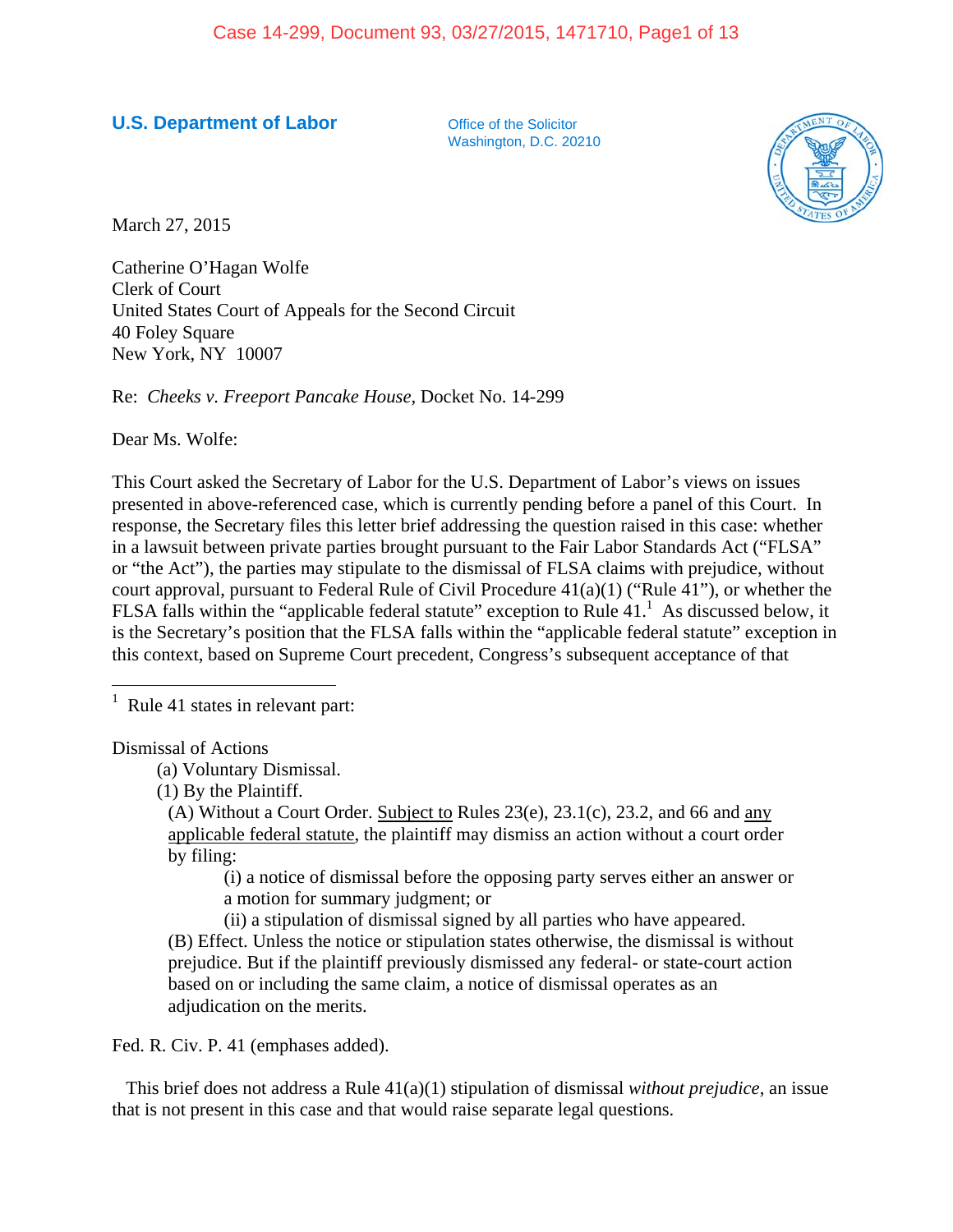precedent, and the long-standing views of the U.S. Department of Labor ("the Department" or "DOL") that FLSA rights cannot be waived or compromised without supervision by the Department or approval by a court.

# *Background*

1. In August 2012, Dorian Cheeks ("Cheeks"), who worked at Freeport Pancake House ("Freeport Pancake"), filed a complaint in district court alleging that he was entitled to unpaid overtime wages, liquidated damages, and attorney's fees under the FLSA and New York Labor Law ("NYLL"). *See* Joint Appendix ("J.A.") A5  $\P$  1-3, 22. Cheeks further alleged that he was demoted and terminated in retaliation for complaining about Freeport's failure to pay him and others the wages that were owed to them. *See id.* ¶¶ 4-5. He sought back pay, front pay in lieu of reinstatement, and damages for pain and suffering for the unlawful retaliation. *See id.* ¶¶ 66- 67. Freeport Pancake filed an answer, denying Cheeks' allegations and asserting affirmative defenses. *See id.* at A16-25.

2. After an initial court conference and discovery, the parties reached a private settlement of the claims in the case. *See* Brief for Plaintiff-Appellant at 3*.* The parties filed a stipulation of dismissal on December 27, 2013, pursuant to Rule  $41(a)(1)(ii)$ , asserting that Cheeks' claims were being dismissed "with prejudice" and that he would be "barred from bringing another claim under the [FLSA] . . . for the period set forth in [his] Complaint." *Cheeks v. Freeport Pancake House & W.P.S. Indus.*, No. 2:12-CV-04199, ECF No. 15 (Dec. 27, 2013).

The district court issued an order to show cause, stating that "Plaintiff 'may not waive or otherwise settle [his] FLSA claim[s] for unpaid wages for less than the full statutory damages unless the settlement is supervised by the Secretary of Labor or made pursuant to a judicially supervised stipulated settlement.'" J.A. A34-35 (quoting *Wolinsky v. Scholastic Inc.*, 900 F. Supp. 2d 332, 335 (S.D.N.Y. 2012), and collecting additional cases). The court ordered the parties to file a copy of the settlement agreement on the public docket and to show why the proposed settlement reflected a "'reasonable compromise of disputed issues rather than a mere waiver of statutory rights brought about by an employer's overreaching." *Id.* at A35 (quoting *Martinez v. Ragtime Foods of N.Y., Inc.*, No. 11-CV-1483, 2011 WL 5508972, at \*3 (E.D.N.Y. Nov. 10, 2011)).The district court further ordered the parties to provide additional information "in the form of affidavits or other documentary evidence explaining why the proposed settlement is fair and reasonable." *Id*. If the parties did not respond to the order to show cause, the district court stated, the case would be referred to the magistrate judge for discovery. *See id.* at A36.

The parties did not wish to disclose the terms of their settlement, and argued that court approval is not required to voluntarily dismiss a claim under Rule 41. *See* J.A. A26-32.The district court stayed the case and certified the question for interlocutory appeal. *See id.* at A32. This Court granted the motion for interlocutory appeal and oral argument was held on November 14, 2014.

## *Discussion*

1. The FLSA is a remedial and humanitarian statute. *See Farley v. Metro-North Commuter R.R.*, 865 F.2d 33, 35 (2d Cir. 1989). An express policy of the Act is "to correct and as rapidly as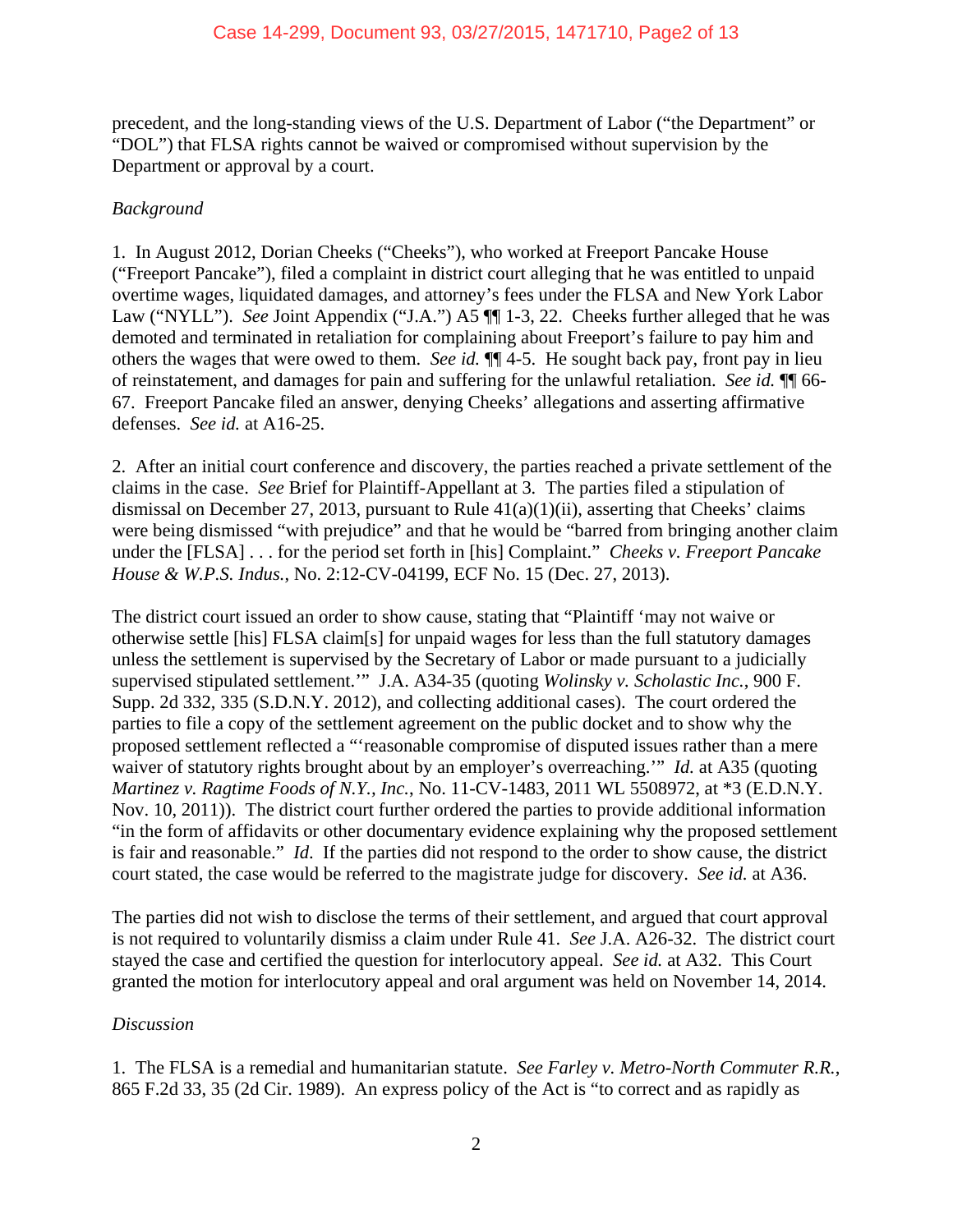practicable to eliminate" certain "labor conditions detrimental to the maintenance of the minimum standard of living necessary for health, efficiency, and general well-being of workers." 29 U.S.C. 202. The Act thus establishes a minimum wage, 29 U.S.C. 206(a), "to secure for the lowest paid segment of the nation's workers a subsistence wage," *D.A. Schulte, Inc. v. Gangi*, 328 U.S. 108, 116 (1946). The FLSA also requires the payment of overtime compensation, 29 U.S.C. 207, "to remedy the 'evil of overwork' by ensuring workers were adequately compensated for long hours, as well as by applying financial pressure on employers to reduce overtime," *Chao v. Gotham Registry, Inc.*, 514 F.3d 280, 285 (2d Cir. 2008) (quoting *Overnight Motor Transp. Co. v. Missel*, 316 U.S. 572, 576-78 (1942) (specifying the spread of employment as a consequence of reducing overtime)).

The Supreme Court has reasoned that in enacting the FLSA, Congress intended to establish a "uniform national policy of guaranteeing compensation for all work" performed by covered employees. *Jewell Ridge Coal Corp. v. Local No. 6167, United Mine Workers*, 325 U.S. 161, 167 (1945) (internal quotation marks omitted). Consequently, the Court has held that "[a]ny custom or contract falling short of that basic policy, like an agreement to pay less than the minimum wage requirements, cannot be utilized to deprive employees of their statutory rights." *Id.* (internal quotation marks omitted). In addition, the Act applies even "to those who would decline its protections" because "employers might be able to use superior bargaining power to coerce employees . . . to waive their protections under the Act." *Tony & Susan Alamo Found. v. Sec'y of Labor*, 471 U.S. 290, 302 (1985). Moreover, FLSA rights are not subject to waiver because these standards protect employers against unfair methods of competition in the national economy, another explicit purpose of the Act. *See* 29 U.S.C. 202(a); *Brooklyn Sav. Bank v. O'Neil*, 324 U.S. 697, 710 (1945) ("An employer is not to be allowed to gain a competitive advantage by reason of the fact that his employees are more willing to waive claims . . . than are those of his competitor.").

2. The rule requiring judicial scrutiny of litigants' FLSA settlements derives from the Supreme Court's decisions in *Brooklyn Savings* and *Gangi*, both of which interpreted the FLSA to preclude employees from waiving in a private settlement their right to recover the full amount of unpaid wages and damages required under the FLSA. In *Brooklyn Savings*, the Supreme Court granted certiorari in three cases to resolve questions under FLSA section 16(b) (the private right of action under the Act). *See* 324 U.S. at  $699<sup>2</sup>$  In the primary case, a former night watchman had accepted the Bank's offer to pay him the overtime compensation it determined he was owed, even though he had not brought a claim seeking those wages, in exchange for the watchman's release of all claims under the FLSA. *See id.* at 700, 703. The watchman subsequently brought suit to recover liquidated damages under section 16(b), which had not been paid under the agreement. *See id.* at 700. After determining that the release had not been given in settlement of a bona fide dispute, the Court held that the release was "invalid" and did not bar the watchman's subsequent action seeking liquidated damages. *Id.* at 704, 713.

 $\overline{a}$ 

<sup>2</sup> Section 16(b) provided at that time, and still provides, that "[a]ny employer who violates the provisions of section 6 or section 7 of this [Act] shall be liable to the employee or employees affected in the amount of their unpaid minimum wages, or their unpaid overtime compensation, as the case may be, and in an additional equal amount as liquidated damages." 29 U.S.C. 216(b).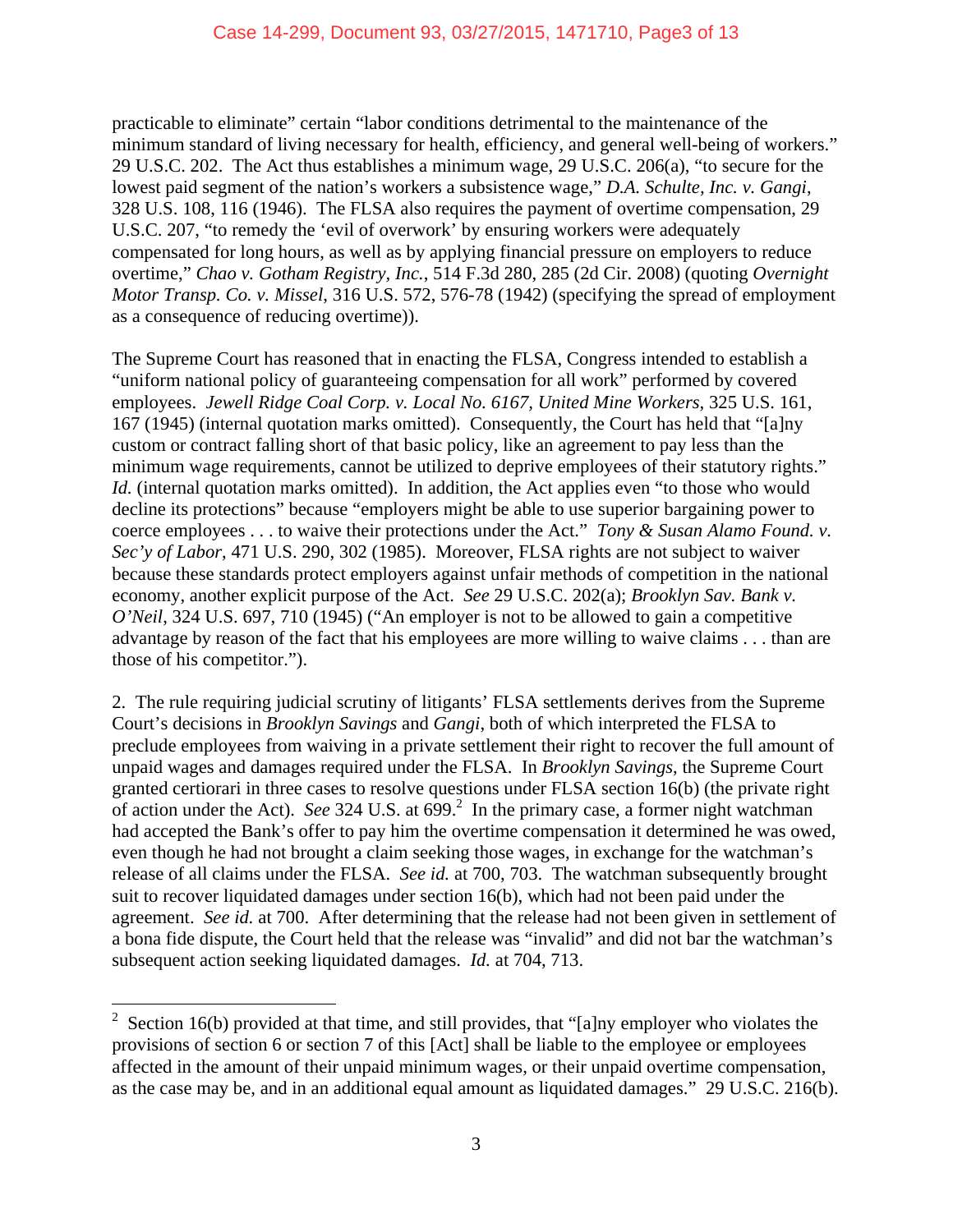The Court's rationale was based on the policies underlying the FLSA, as it noted that a statutory right "conferred on a private party, but affecting the public interest, may not be waived or released if such waiver or release contravenes the statutory policy." *Brooklyn Sav*., 324 U.S. at 704. With respect to the legislative policy embodied in the FLSA, the Court stated as follows:

The statute was a recognition of the fact that due to the unequal bargaining power as between employer and employee, certain segments of the population required federal compulsory legislation to prevent private contracts on their part which endangered national health and efficiency and as a result the free movement of goods in interstate commerce. To accomplish this purpose standards of minimum wages and maximum hours were provided. Neither petitioner nor respondent suggests that the right to the basic statutory minimum wage could be waived by any employee subject to the Act. No one can doubt but that to allow waiver of statutory wages by agreement would nullify the purposes of the Act. We are of the opinion that the same policy considerations which forbid waiver of basic minimum and overtime wages under the Act also prohibit waiver of the employee's right to liquidated damages.

## *Id*. at 706-07 (internal footnote omitted).

The Supreme Court rejected Brooklyn Savings' argument that statutory language regarding compromise and waiver similar to the provisions that existed in other federal employment statutes (either specifically prohibiting waiver of rights or providing the method under which compromises and settlements can be approved) was necessary to impose restrictions on private settlements. *See Brooklyn Sav.*, 324 U.S. at 712-13. The Court explained that "[t]he decision in the instant case is based on the legislative policy behind this enactment and issues arising under other acts having different legislative backgrounds are not conclusive in determining the legislative intent with respect to the Fair Labor Standards Act." *Id.* at 713.

The Court's decision did not address the validity of agreements to resolve claims where there *is* a bona fide dispute between the employer and the employee leading to compromise and settlement. *See Brooklyn Sav.*, 325 U.S. at 714. The following year, however, in *Gangi*, 328 U.S. at 111-12, the Court expanded its holding in *Brooklyn Savings* to include a bona fide dispute over coverage under the Act. The employer in *Gangi* paid all the overtime compensation it allegedly owed and "obtained a [written] release under seal signed by the [plaintiffs]," but the plaintiffs nevertheless filed suit to collect liquidated damages under the FLSA. *Id*. at 111-12. The Court held:

[T]he remedy of liquidated damages cannot be bargained away by bona fide settlements of disputes over coverage. Nor do we need to consider here the possibility of compromises in other situations which may arise, such as a dispute over the number of hours worked or the regular rate of employment. The reasons which lead us to conclude that compromises of real disputes over coverage which do not require the payment in full of unpaid wages and liquidated damages do not differ greatly from those which led us to condemn the waivers of liquidated damages in the *O'Neil* case.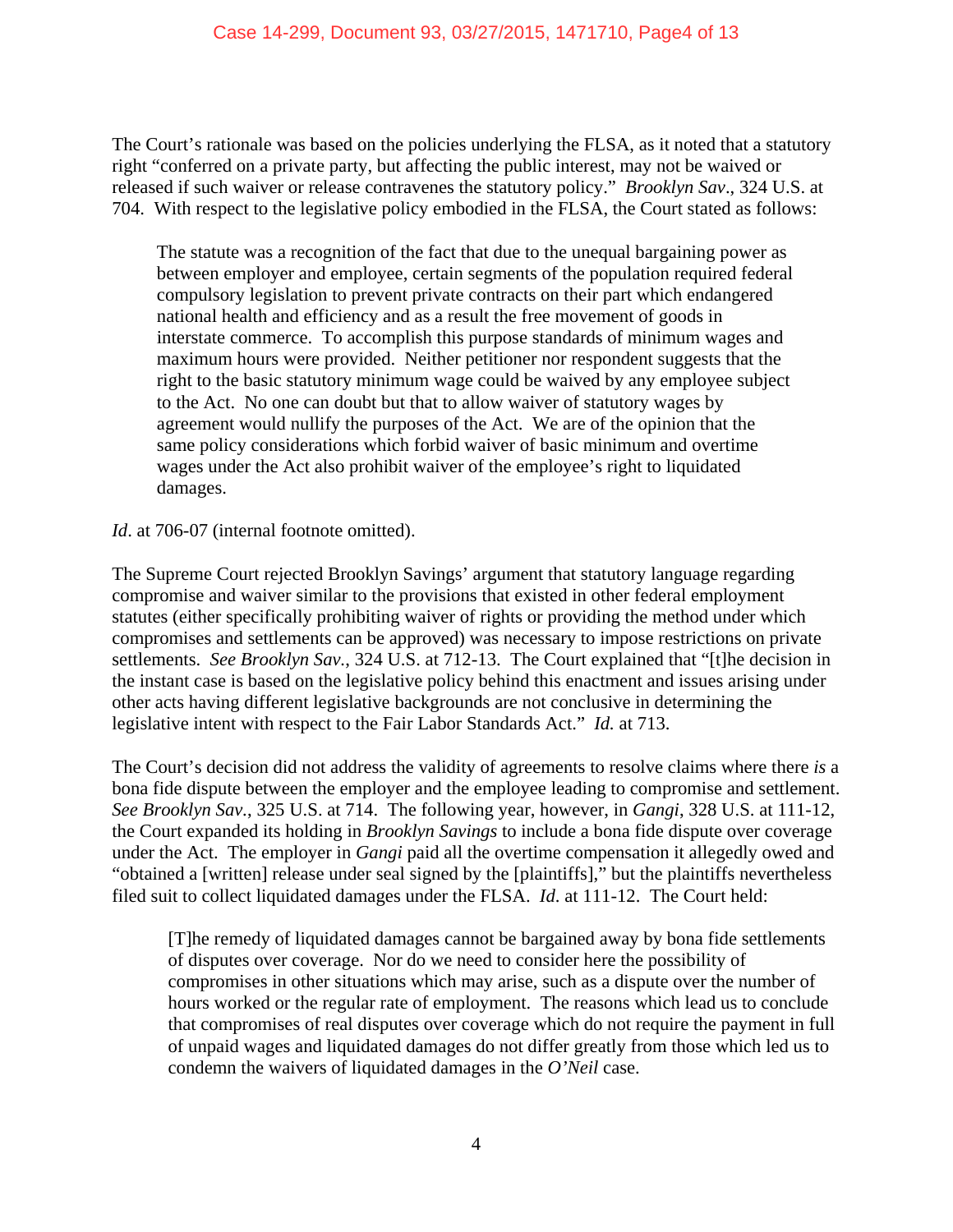*Id.* at 114-15 (footnote omitted). In dictum, the Court indicated that stipulated judgments were on surer footing than private settlements, stating that "by the simple device of filing suits and entering agreed judgments, we think the requirement of pleading the issues and *submitting the judgment to judicial scrutiny* may differentiate stipulated judgments from compromises by the parties." *Id.* at 113 n.8 (emphasis added). Subsequently, in *Barrentine v. Arkansas-Best Freight Sys., Inc.*, 450 U.S. 728 (1981), which involved the question whether an employee could bring an FLSA claim in federal court after unsuccessfully pursuing it as a grievance under a collective bargaining agreement, the Court reaffirmed that its "decisions interpreting the FLSA have frequently emphasized the nonwaivable nature of an individual employee's right to a minimum wage and to overtime pay under the Act. Thus, we have held that FLSA rights cannot be abridged by contract or otherwise waived because this would 'nullify the purposes' of the statute and thwart the legislative policies it was designed to effectuate." 450 U.S. at 740 (quoting *Brooklyn Sav.*, 324 U.S. at 707).

3. Within a few years after *Brooklyn Savings* and *Gangi*, Congress enacted legislation specifically addressing the compromise and waiver of FLSA claims, which accepted and built upon the holdings of *Brooklyn Savings* and *Gangi*.

First, Congress amended the FLSA in the Portal-to-Portal Act of 1947 ("the Portal Act"), Pub. L. No. 80-49, 61 Stat. 84. The Portal Act was motivated by concerns about the volume of litigation that had resulted from earlier Supreme Court decisions interpreting the FLSA expansively, such that preliminary and postliminary work activities were deemed compensable. *See Integrity Staffing Solutions, Inc. v. Busk*, 135 S. Ct. 513, 516-17 (2014). At that time, employers were exposed to significant liability for back pay and liquidated damages arising from such suits. *See id.* at 516; *see also* 29 U.S.C. 251(a) ("Congress finds that the [FLSA] has been interpreted judicially . . . [to] creat[e] wholly unexpected liabilities, immense in amount . . . upon employers[.]").

Congress thus expressly authorized the compromise and waiver of claims that had accrued *prior to* the enactment of the Portal Act but left undisturbed for prospective claims the rule announced in *Brooklyn Savings* and *Gangi*. Section 3 of the Portal Act allows an employee to "compromise[] in whole or in part" "[a]ny cause of action under the [FLSA] . . . which accrued prior to May 14, 1947," and "any action (whether instituted prior to or on or after May 14, 1947) to enforce *such* a cause of action" so long as a "bona fide dispute [exists] as to the amount payable by the employer" and the compromise does not provide less than the minimum wage or overtime owed. 29 U.S.C. 253(a) (emphasis added). Congress's use of the term "*such* a cause of action" in section 3(a) refers directly back to the provision's earlier reference to causes of action under the FLSA which "accrued prior to May 14, 1947," thus making clear that section 3 (like several other provisions of the Portal Act) simply addressed FLSA liability arising before enactment of the Portal Act. 29 U.S.C. 253(a); *see* H.R. Conf. Rep. No. 80-326, at 12 (1947) (explaining that this provision "lays down no rule as to compromises or waiver with respect to causes of action hereafter accruing" and that "[t]he validity or invalidity of such [later-in-time] compromises or waivers is to be determined under law other than [section 3]"). With respect to that liability, section 3 provides that "[a]ny employee may hereafter waive his right under the [FLSA] to liquidated damages, in whole or in part, with respect to activities engaged in prior to May 14, 1947," 29 U.S.C. 253(b), and that (with qualifications not relevant here) "[a]ny such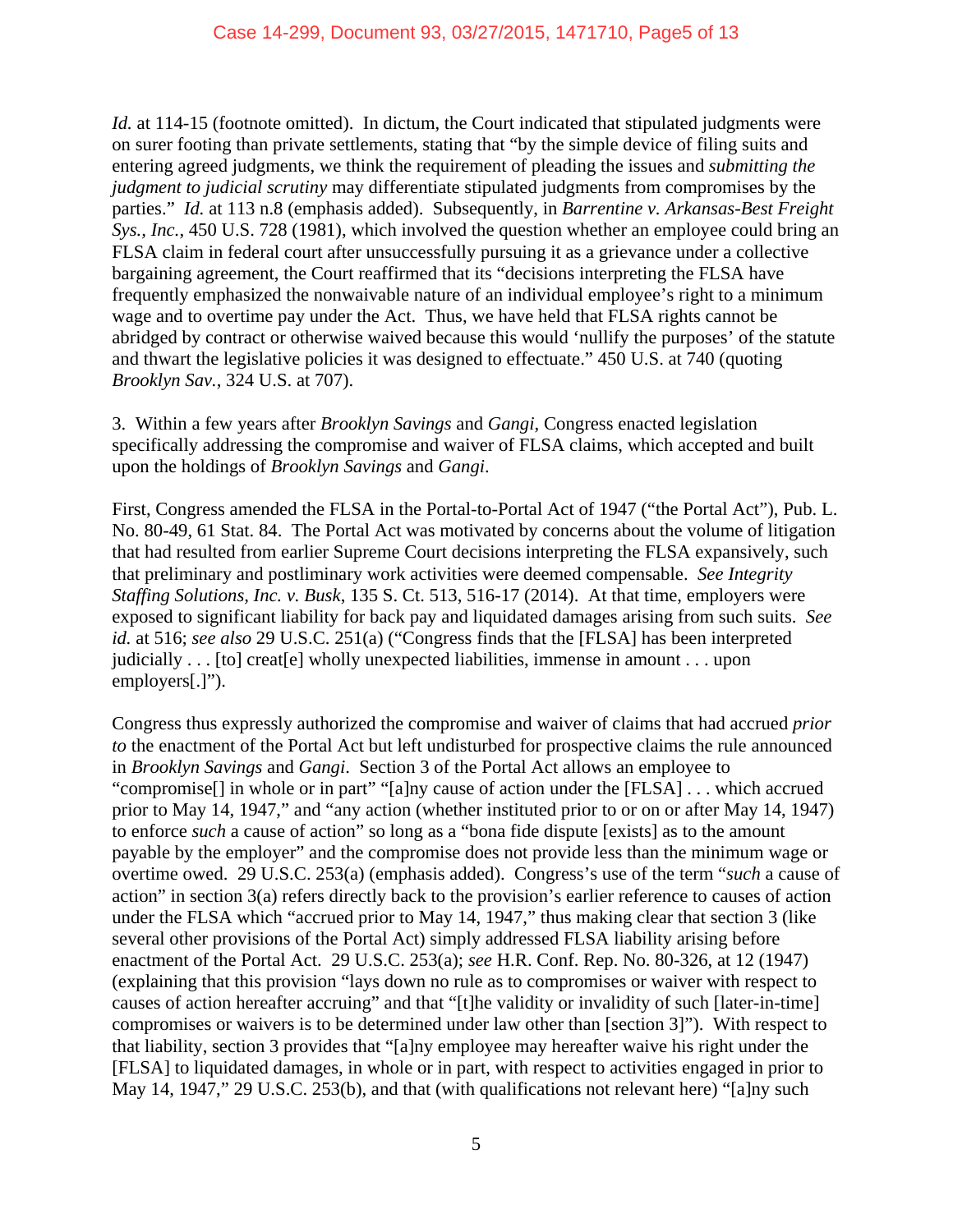compromise or waiver . . . shall . . . be a complete satisfaction of [the employee's] cause of action and a complete bar to any action based on such cause of action," 29 U.S.C. 253(c). As Senator Donnell explained, "we have recognized in our bill, by not making the provision for compromise and settlement applicable to the future, that there is a grave danger of placing a provision of that kind in the bill as to future activities, because such a provision might well result, as in the case of the Brooklyn National Savings Bank, in the utter demolition of the Fair Labor Practices Act." 93 Cong. Rec. 2121 (1947). By explicitly limiting the category of FLSA claims that could be compromised by employees only to those that had accrued prior to May 14, 1947, Congress accepted the application of the *Brooklyn Savings/Gangi* non-waiver rule to future FLSA claims.<sup>3</sup>

Second, in 1949, Congress enacted section 16(c) of the FLSA, which vests the Secretary of Labor with authority to "supervise the payment of unpaid minimum wages or the unpaid overtime compensation" due under the Act. *See* Fair Labor Standards Amendments of 1949, Pub. L. No. 81-393, § 14, 63 Stat. 910, 919 (codified at 29 U.S.C. 216(c)). Section 16(c) then specifies that "the agreement of any employee to accept such [a Department-of-Labor supervised] payment" shall, upon payment in full, "constitute a waiver by such employee" of the employee's right under section 16(b) to bring suit for unpaid wages and liquidated damages. 29 U.S.C. 216(c); *see* S. Rep. 81-640 (1949), *reprinted in* 1949 U.S.C.C.A.N. 2241, 2247. This legislative provision for the Department's supervision of FLSA settlements that will operate to waive the employee's FLSA claims confirms the teachings of *Brooklyn Savings* and *Gangi* that employees cannot waive their FLSA rights on their own. If employees could do so, Congress's provision for the Department's supervision of settlements that validly waive FLSA claims when paid would have little, if any, practical import. Thus, Congress's legislative Acts in the years

<sup>&</sup>lt;sup>3</sup> The majority view with which the Department concurs, primarily based on the plain text, is that section 3 of the Portal Act, 29 U.S.C. 253, applies only to claims that accrued prior to the Portal Act. *See* 12 Fed. Reg. 7655, 7668 (Nov. 18, 1947) (former DOL regulation at 29 C.F.R. 790.27 interpreting Portal Act section 3 to "authorize compromise only of those causes of action accruing prior to May 14, 1947" because "the statute does not change existing law with respect to any cause of action accruing after the date of the enactment of the act") (internal footnotes omitted); *The Fair Labor Standards Act*, § 1.IV.A.2 at 21 (Ellen C. Kearns et al. eds., 1999) (the Portal Act amendment codified at 29 U.S.C. 253 is "retroactive" only); Marc Linder, *Class Struggle at the Door: The Origins of the Portal-to-Portal Act of 1947*, 39 Buff. L. Rev. 53, 137, 148 (1991) (explaining that the initial House bill would have allowed all claims to be "waived, compromised, adjusted, settled, or released[,]" but the Senate version of the bill that was ultimately adopted by the conference committee did not extend compromise and settlement to future actions) (internal quotation marks omitted). Some courts, however, have construed this provision differently notwithstanding the text of section 3*. See Archer v. TNT USA*, *Inc.*, 12 F. Supp. 3d 373, 382 (E.D.N.Y. 2014) ("Some courts [including the Eleventh Circuit] have interpreted 29 U.S.C. § 253 as applying only to actions which accrued prior to May 14, 1947, the date the Portal-to-Portal Act became effective. . . . Other courts [including the Fifth Circuit] have assumed that § 253 was intended to abrogate *O'Neil* and *Gangi* and have applied the statute without restriction.") (internal quotation marks and citation omitted).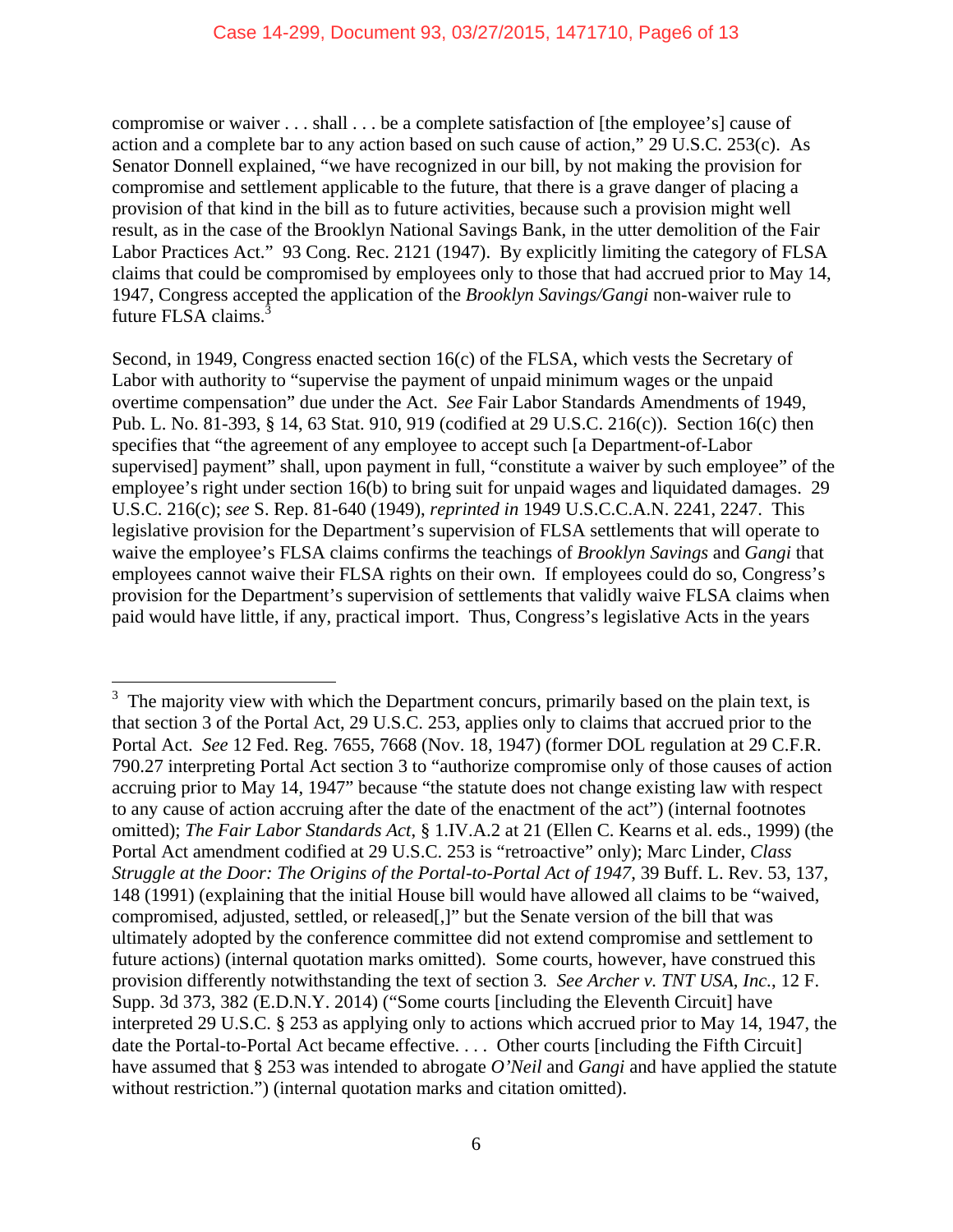immediately following *Brooklyn Savings* and *Gangi* confirmed and built upon the limitations that those decisions place on an employee's ability to waive FLSA claims in a private settlement.

4. These seminal Supreme Court cases, which laid the foundation for Congress's subsequent revisions to the legislative scheme, form the basis of the majority view in the courts of appeals that FLSA rights can only be waived or compromised where employees make claims and there is a bona fide dispute culminating in either DOL supervision or court approval of the agreed-upon settlement. The leading decision articulating that rule is *Lynn's Food Stores, Inc. v. United States*, 679 F.2d 1350, 1352-53 (11th Cir. 1982). In *Lynn's Food*, the Department found after investigation that Lynn's Food had violated the FLSA's minimum wage and overtime provisions and that it was therefore liable to its employees for back wages totaling more than \$10,000, as well as liquidated damages. *See* 679 F.2d at 1352.After Lynn's Food's attempts to negotiate a settlement with DOL failed, Lynn's Food approached its employees directly, offering them \$1,000 collectively in exchange for their release of all claims arising under the FLSA. *See id.* Fourteen Lynn's Food employees signed the agreement, and Lynn's Food subsequently sought judicial approval of the settlement in district court. *See id.* The Eleventh Circuit affirmed the district court's dismissal of Lynn's Food's action on the ground that the settlements violated the FLSA. *See id.* The court held that employees can only compromise their FLSA back wage claims in two specific ways. *See id.* First, under section 16(c) of the statute, employees may waive their right to FLSA compensation by accepting payment of unpaid wages if that payment is made under the supervision of the Secretary of Labor and the back wages are paid in full. *See id.* at 1353. Second, when employees bring a private action against their employer under section 16(b), the court may enter a stipulated judgment "after scrutinizing the settlement for fairness." *Id.* Because Lynn's Food's agreements did not fall within either category, as they were not supervised by the Department and were not entered as a stipulated judgment in an action brought by the employees, the court held that they could not be approved. *See id.* 

In reaching its conclusion, the Eleventh Circuit relied on the policy considerations underlying the Supreme Court's decisions in *Brooklyn Savings* and *Gangi*: "Recognizing that there are often great inequalities in bargaining power between employers and employees, Congress made the FLSA's provisions mandatory; thus, the provisions are not subject to negotiation or bargaining between employers and employees." *Lynn's Food*, 679 F.2d at 1352. The facts in *Lynn's Food*  presented a stark example to the Eleventh Circuit of the result of such unequal bargaining power. *See id.* at 1354. The employees, some of whom did not speak English, were apparently unaware of the Department's determination that Lynn's Food owed them over \$10,000, and a transcript of the settlement proceedings revealed "a virtual catalog of the sort of practices which the FLSA was intended to prohibit," such as the Lynn's Food's representative repeatedly suggesting that the employees were not entitled to unpaid wages and that only "malcontents" would accept the back pay. *Id.*

In contrast with the procedural posture in *Lynn's Food* where the employer privately bargained with its employees over wages owed under the FLSA and then unilaterally sought judicial imprimatur, the Eleventh Circuit explained the reasoning behind allowing courts to approve settlements where the employees themselves bring suit under the FLSA. *See* 679 F.2d at 1354. In such cases, the court opined, there is some assurance of an adversarial context because the employees are likely to be represented by counsel, and therefore "the settlement is more likely to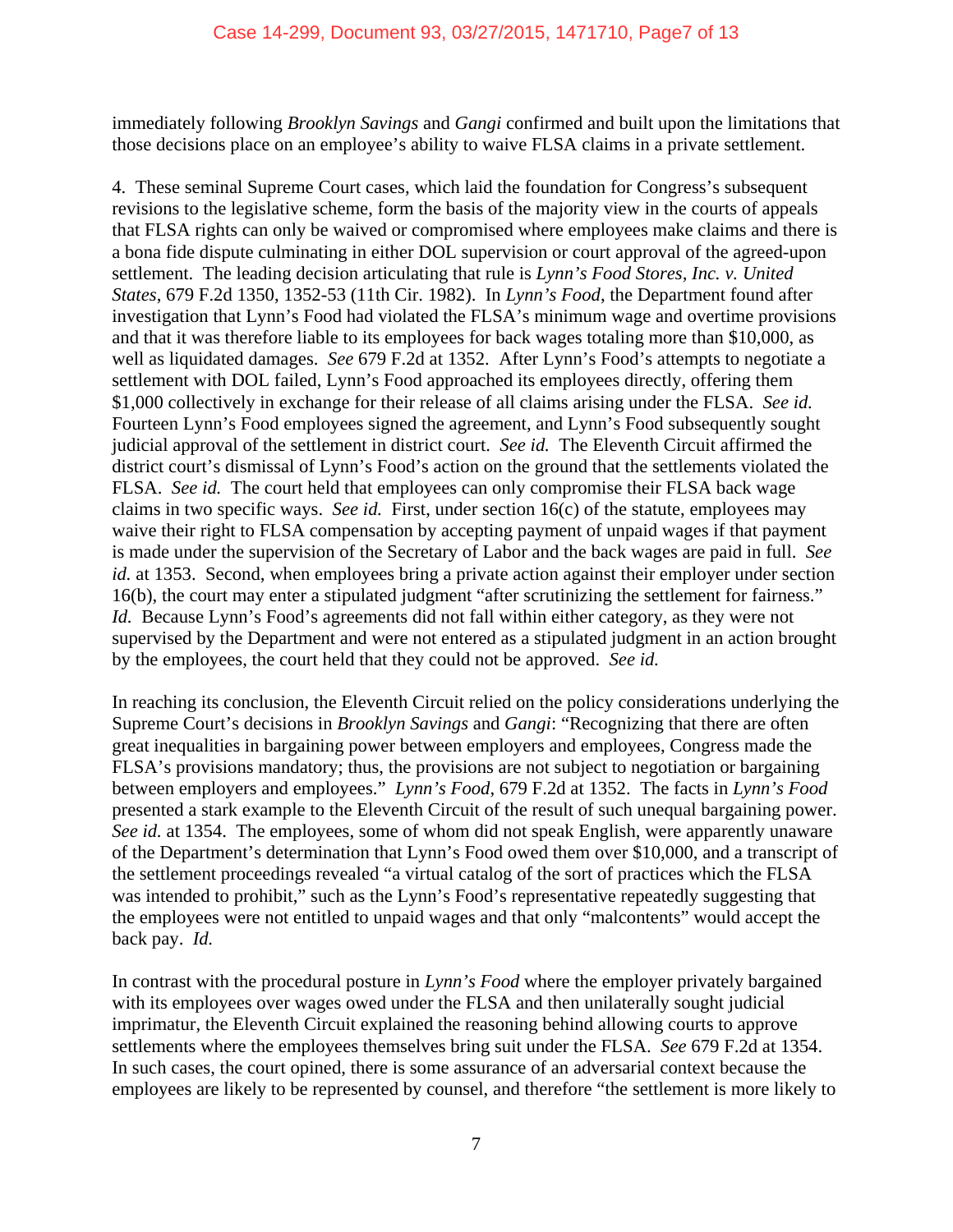reflect a reasonable compromise of disputed issues rather than a mere waiver of statutory rights brought about by an employer's overreaching." *Id.* Whether the employee is represented by counsel or not, however, approval by the courts is required. The Eleventh Circuit recently reaffirmed its holding in *Lynn's Food*, extending it to cover settlement of suits brought by former employees as well as current employees. *See Nall v. Mal-Motels, Inc.*, 723 F.3d 1304, 1307  $(11th Cir. 2013).<sup>4</sup>$ 

The Eighth Circuit has adopted the Eleventh Circuit's rule. In *Copeland v. ABB, Inc.*, 521 F.3d 1010, 1014 (8th Cir. 2008), the Eighth Circuit stated that "FLSA rights are statutory and cannot be waived." The only exceptions, according to the court, are where the Secretary supervises payment of unpaid wages pursuant to section 16(c) or where a stipulated judgment is entered in a suit brought directly against a private employer under section 16(b). *See id.* (citing *Lynn's Food*, 679 F.2d at 1353); *see also Beauford v. ActionLink, LLC*, \_\_ F.3d \_\_, Nos. 13-3265, 13-3380, 2015 WL 1260453, at \*7 (8th Cir. Mar. 20, 2015). The Seventh Circuit has also endorsed *Lynn's Food*, explaining that:

[T]he Fair Labor Standards Act is designed to prevent consenting adults from transacting about minimum wages and overtime pay. Once the Act makes it impossible to agree on the amount of pay, it is necessary to ban private settlements of disputes about pay. Otherwise the parties' ability to settle disputes would allow them to establish subminimum wages. Courts therefore have refused to enforce wholly private settlements.

*Walton v. United Consumers Club, Inc.,* 786 F.2d 303, 306 (7th Cir. 1986) (citing *Lynn's Food*, 679 F.2d at 1352). The Sixth and Fourth Circuits have also acknowledged that waiver of an FLSA claim in a private settlement is not valid. *See Taylor v. Progress Energy, Inc.*, 493 F.3d 454, 460 (4th Cir. 2007); *McConnell v. Applied Performance Techs., Inc.,* 98 Fed. App'x 397, 398 (6th Cir. 2004).<sup>5</sup> By contrast, in *Martin v. Spring Break '83 Productions, L.L.C.*, 688 F.3d 247, 255 (5th Cir.), *cert. denied*, \_\_ U.S. \_\_ , 133 S. Ct. 795 (2012), the Fifth Circuit upheld a

<sup>1</sup> <sup>4</sup> The Eleventh Circuit has indicated that where an employer tenders the full amount of unpaid wages claimed by an employee and the employee concedes that the claim is therefore moot, this may not represent a "formal settlement agreement" that would need to be approved by a court. *See Dionne v. Floormasters Enter., Inc.*, 667 F.3d 1199, 1205 (11th Cir. 2012). However, in *Floormasters*, the court did not rule that settlements in full satisfaction of the plaintiff's claim should not be subject to scrutiny pursuant to *Lynn's Food*. *Id.; accord Silva v. Miller*, 307 Fed. App'x 349, 351 (11th Cir. 2009) (per curiam) ("On its face, *Lynn's Food* suggests no exception to judicial oversight of settlements when the employee receives all wages due; . . . We do not say what, if any, judicial oversight applies under *Lynn's Food* when full satisfaction of the FLSA claim is made.").

<sup>&</sup>lt;sup>5</sup> The Federal Circuit has also recognized that *Lynn's Food* applies to private-sector employees, but it has held that the same settlement-approval rules do not apply to federal-sector collective bargaining agreements. *See O'Connor v. United States*, 308 F.3d 1233, 1244 (Fed. Cir. 2002).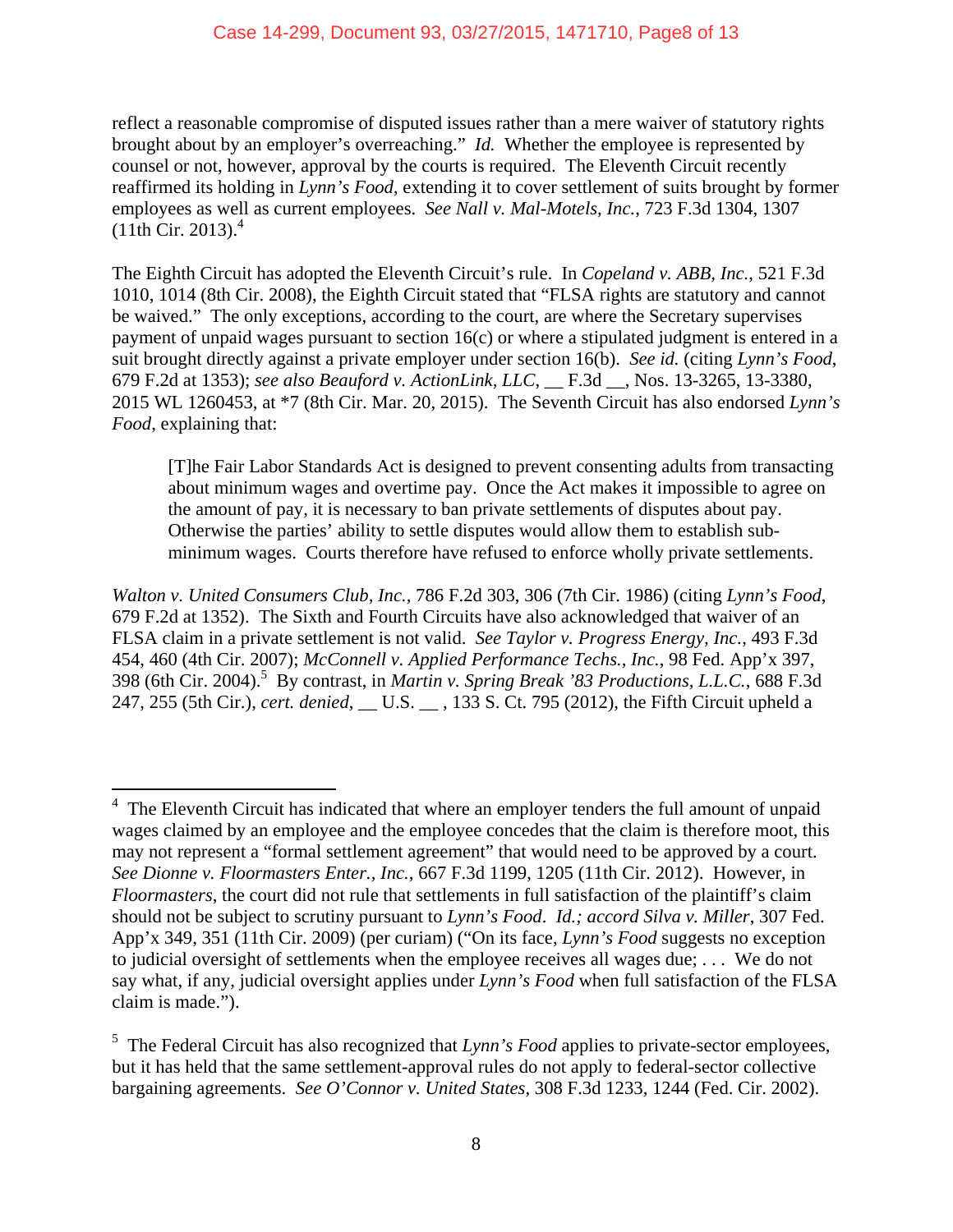release of FLSA claims brought about by a private settlement between the employer and a union.<sup>6</sup>

5. The Department has repeatedly expressed its view that FLSA settlements between private parties must be supervised by the Department or approved by a court. Over three decades ago, in response to the employer in *Lynn's Food* attempting to obtain subsequent judicial approval for the invalid releases it had obtained from its workers, the Department explained that "the only way an employer can obtain judicial sanction of a compromise settlement of the amount of the employees' back wages is by submitting to a court a proposed consent judgment in a §16(b) suit brought by the employees against the employer to recover for alleged FLSA violations." *Lynn's Food*, Brief for the Sec'y of Labor at 13. In a 1988 Senate hearing on waivers under the Age Discrimination in Employment Act ("ADEA"), the Solicitor of Labor and the Assistant Secretary for the Employment Standards Administration "made clear that the Secretary of Labor does not recognize as valid any waiver of FLSA rights that is not supervised either by the Secretary pursuant to section 16(c) (or, in the case of a private action filed under section 16(b)) by a federal court." H.R. Rep. No. 101-664, at 17-18 (1990) (citing *Age Discrimination in Employment Act - Waiver of Rights*, S. Hrg. No. 100-717 Before the Subcomm. on Labor of the S. Comm. on Labor & Human Res., at  $110-15$  (1988)).<sup>7</sup>

 $\overline{a}$ 

<sup>6</sup> Most district courts that have addressed the issue follow *Lynn's Food*, even in the absence of binding circuit precedent. *See, e.g., Bettger v. Crossmark, Inc.*, No. 1:13-CV-2030, 2015 WL 279754, at \*3 (M.D. Pa. Jan. 22, 2015) ("Although the Third Circuit has not addressed whether such § 216(b) actions claiming unpaid wages may be settled privately without first obtaining court approval, district courts within the Third Circuit have followed the majority position and assumed that judicial approval is necessary"); *Duprey v. The Scotts Co., LLC*, 30 F. Supp. 3d 404, 407-08 & n.2 (D. Md. 2014) (noting that most judges in the Fourth Circuit follow *Lynn's Food* but "the precedent in this Circuit is unclear as to whether court approval is *required* in cases subject to dismissal under Fed. R. Civ. P. 41(a)(1)(A)"); *Snook v. Valley Ob-Gyn Clinic, P.C.*, 14-cv-12302, 2014 WL 7369904, at \*1-2 (E.D. Mich. Dec. 29, 2014); *Carrillo v. Dandan, Inc.*, CV 13-671, 2014 WL 2890309, at \*4-5 (D.D.C. June 26, 2014); *Peralta v. Soundview at Glen Cove, Inc.*, No. 11-CV-0867, 2013 WL 2147792, at \*1 (E.D.N.Y. May 16, 2013) ("It is well settled in [the Second] Circuit that judicial approval of . . . FLSA settlements is required."); *Till v. Saks Inc.*, No. C 11-00504, 2014 WL 1230604, at \*1 (N.D. Cal. Mar. 21, 2014); *Peterson v. Mortg. Sources Corp.*, No. 08-2660-KHV, 2011 WL 3793963, at \*4 (D. Kan. Aug. 25, 2011); *but see, e.g., Sarceno v. Choi*, No. 13-1271, 2014 WL 4380680, at \*10-11 (D.D.C. Sept. 5, 2014) ("The Court concurs with the reasoning of the Fifth Circuit in *Martin* that a private settlement of FLSA claims may be enforceable, even if the settlement was reached without United States Department of Labor or judicial supervision or approval, but only when the agreement resolves a bona fide dispute between the parties and the terms of the settlement are fair and reasonable"); *Picerni v. Bilingual Seit & Preschool, Inc*., 925 F. Supp. 2d 368, 369-79 (E.D.N.Y. 2013) (rejecting the rule that court approval is required for FLSA settlements in the first instance in favor of a rule that would examine the fairness of such settlements and validity of a waiver in subsequent litigation, if there is any).

 $\frac{7}{1}$  When Congress amended the ADEA in 1990 to include numerous specific requirements governing the waiver of ADEA claims, *see* Older Workers Benefit Protection Act, Pub. L. 101-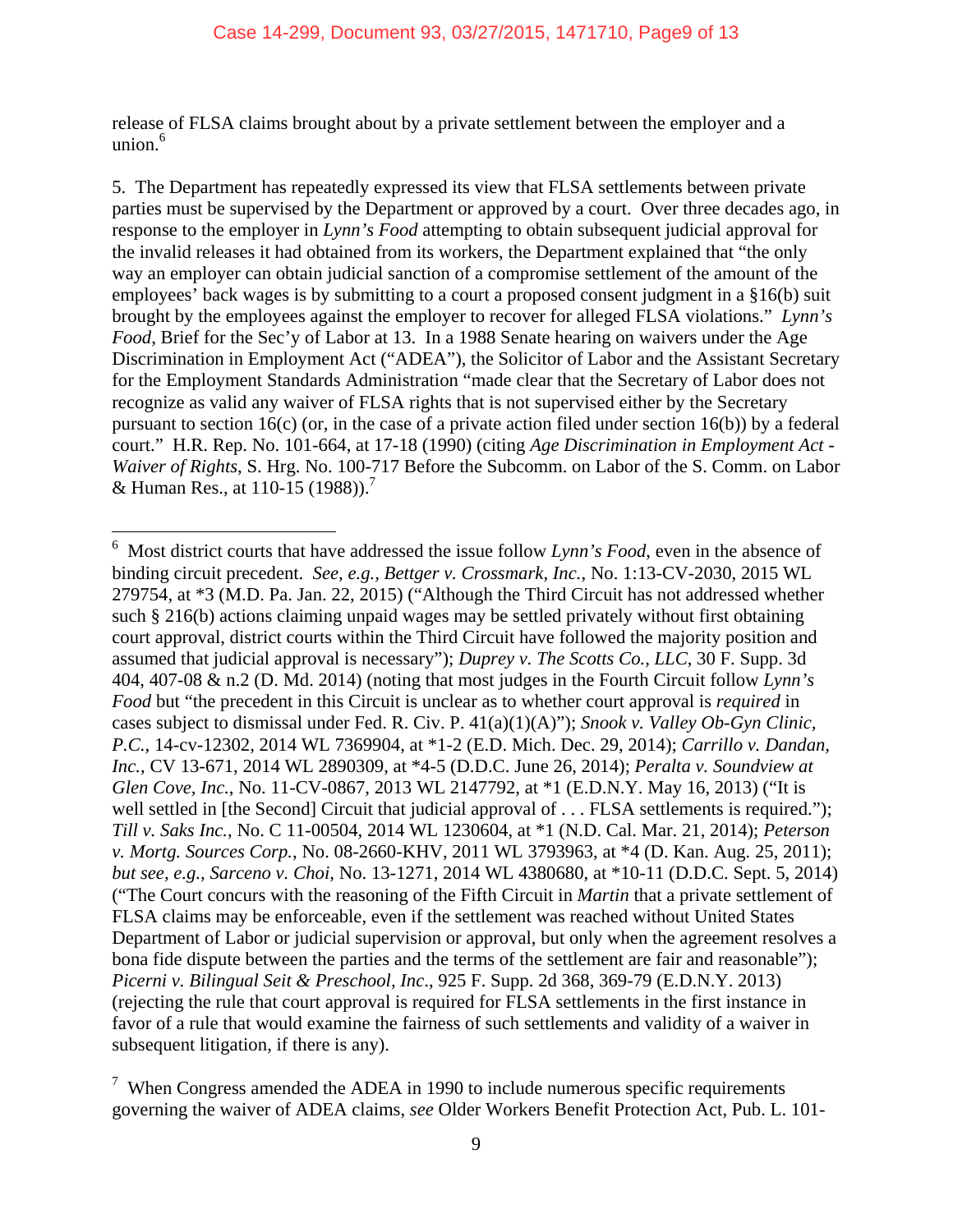The Department also expressed this view in *Taylor v. Progress Energy*, a case in which the Fourth Circuit analogized Family and Medical Leave Act ("FMLA") waivers to FLSA waivers, holding that FMLA waivers of rights (both prospective and retrospective) were prohibited "in the absence of prior approval of the DOL or a court." *Taylor v. Progress Energy, Inc.*, 415 F.3d 364, 371 (4th Cir. 2005), *reh'g granted & judgment vacated* (2006), *judgment reinstated*, 493 F.3d 454 (2007), *cert. denied*, 554 U.S. 909 (2008). Arguing that the Fourth Circuit's interpretation of the applicable FMLA regulation was incorrect, the Department distinguished waiver under the FLSA from waiver under other protective employment legislation:

The judicial prohibition against private settlements, and consequent requirement that all FLSA settlements must be approved by the Department or a court . . . is based on policy considerations unique to the FLSA. The FLSA is a broad remedial statute setting the floor for minimum wage and overtime pay. *See Brooklyn Sav. Bank,* 324 U.S. at 706. It was intended to protect the most vulnerable workers who lacked the bargaining power to negotiate a fair wage or reasonable work hours with their employers. *Id.* at 706-07. Based on the courts' perception of the characteristics of the workers protected by the FLSA, it is virtually alone among federal employment statutes in its restriction on settlements.

Brief for the Sec'y of Labor as Amicus Curiae in Support of Pet. for Reh'g En Banc, *Taylor v. Progress Energy, Inc.*, 493 F.3d 454 (4th Cir. 2007) (No. 04-1525), 2005 WL 6718391, at \*13. The United States also filed an amicus brief at the Supreme Court's invitation recommending that the petition for certiorari in *Progress Energy* be denied, stating the following:

DOL's interpretation of the regulation as barring only prospective waiver of FMLA rights is consistent with this Court's decisions in employment-law cases disfavoring prospective waivers of rights while encouraging the settlement of claims. . . . The sole exception is for FLSA claims. The court of appeals stressed the FLSA analogy and followed decisions of this Court prohibiting private settlements of FLSA claims. That reasoning was erroneous. First, the prohibition against private FLSA settlements is based on policy considerations unique to that statute. *See Barrentine v. Arkansas-Best Freight Sys., Inc.,* 450 U.S. 728, 740 (1981); *D.A. Schulte, Inc. v. Gangi,* 328 U.S. 108, 114-115 (1946); *Brooklyn Sav. Bank v. O'Neil,* 324 U.S. 697, 706-707 (1945). The FLSA is a broad remedial statute setting the floor for minimum wage and overtime pay and was intended to protect the most vulnerable workers, who lacked the bargaining power to negotiate a fair wage or reasonable work hours with their employers. See *id.* at 706-07. By contrast, the policy considerations underlying the settlement of FMLA claims are much more akin to those underlying Title VII, the ADA, and the ADEA, all of which have been construed to permit unsupervised settlement of claims. Like those statutes, the FMLA is not

 $\overline{a}$ 

<sup>433, § 201, 104</sup> Stat. 978, 988 (codified at 29 U.S.C. 626(f)), it was clear that Congress viewed FLSA waivers as distinct from ADEA waivers, in that FLSA rights could not be privately waived absent Department supervision or court approval, *see* H.R. Rep. No. 101-664, sec. (B)(2) (1990).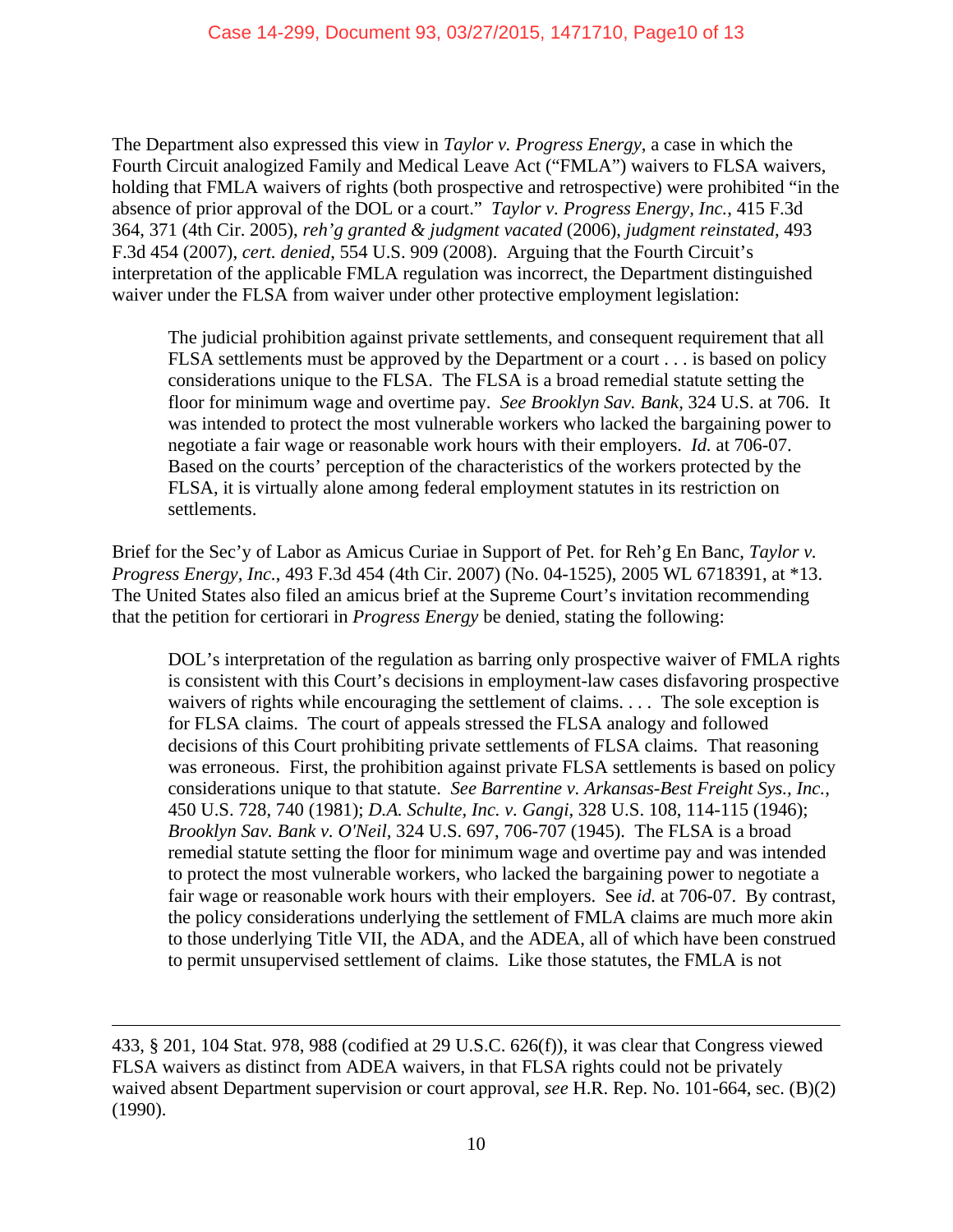primarily focused on hourly-workers and their wages, but protects all segments of the workforce, from low-wage workers to highly paid professionals.

Brief for the United States as Amicus Curiae, *Taylor v. Progress Energy, Inc.*, 554 U.S. 909 (2008) (No. 07-539), 2008 WL 2095733, at \*13-14 (citations and internal footnote omitted).

The Department reiterated its position regarding FLSA settlements as compared to settlements under other employment statutes in the final rule amending the FMLA regulations in 2008:

The judicial prohibition against private settlements under the FLSA is based on policy considerations unique to the FLSA. The FLSA is a remedial statute setting the floor for minimum wage and overtime pay. It was intended to protect the most vulnerable workers, who lacked the bargaining power to negotiate a fair wage or reasonable work hours with their employers. The judicially-imposed restrictions on private settlements under the FLSA have not been read into other employment statutes that reference the FLSA and should not be read into the FMLA.

Family & Medical Leave Act of 1993, 73 Fed. Reg. 67,934, 67,987 (Nov. 17, 2008).

The Department recently addressed the prohibition against waivers of FLSA claims in *Boaz v. FedEx Customer Information Services, Inc.*, 725 F.3d 603, 607 (6th Cir. 2013), where the Sixth Circuit held that an employment agreement could not shorten the statute of limitations for bringing an FLSA claim because that would operate as a waiver of that claim. The amicus brief filed jointly by the Department and the Equal Employment Opportunity Commission reiterated that the "FLSA is unique . . . because it . . . prohibits the private settlement of *existing* claims absent supervision from the Department of Labor or authorization by a court." Brief for the Sec'y of Labor & Equal Emp't Opportunity Comm'n as Amici Curiae in Support of Plaintiff-Appellant, *Boaz v. FedEx Customer Info. Servs., Inc.*, 725 F.3d 603 (6th Cir. 2013) (No. 12- 5319), 2012 WL 2953029, at \*19.

6. No circuit has addressed the specific question presented in this case as to whether and to what extent the FLSA falls within the "applicable federal statute" exception to Rule 41, nor has the Department previously addressed the interplay between Rule 41 and the rules regarding settlement of FLSA claims.<sup>8</sup> However, as explained above, the courts, Congress, and the

<sup>&</sup>lt;sup>8</sup> The "applicable federal statute" exception in Rule  $41(a)(1)(A)$  is not specifically discussed in the Advisory Committee Notes beyond a statement that the rule "preserve[s]" provisions in statutes such as 8 U.S.C. 1329 (immigration violations) and 31 U.S.C. 3730 (qui tam actions), which explicitly require court approval for a dismissal. Fed. R. Civ. P. 41 Advisory Comm. Notes, 1937 Adoption. An example of a statute that has been found to be an exception to Rule 41 is the Prison Litigation Reform Act, which does not contain explicit language regarding court approval prior to dismissal, but which courts have recognized restricts litigants' right to dismiss an action without a court order under Rule 41(a) due to the statute's requirement that cases be screened for frivolousness under a "three strikes" provision. *See, e.g., Large v. Beckham Cnty. Dist. Ct.*, 558 Fed. App'x 827, 828 (10th Cir. 2014); *Glenn v. Gillis*, No. 5:12-cv-133, 2012 WL 3240674, at \*3 (N.D. Fla. July 11, 2012).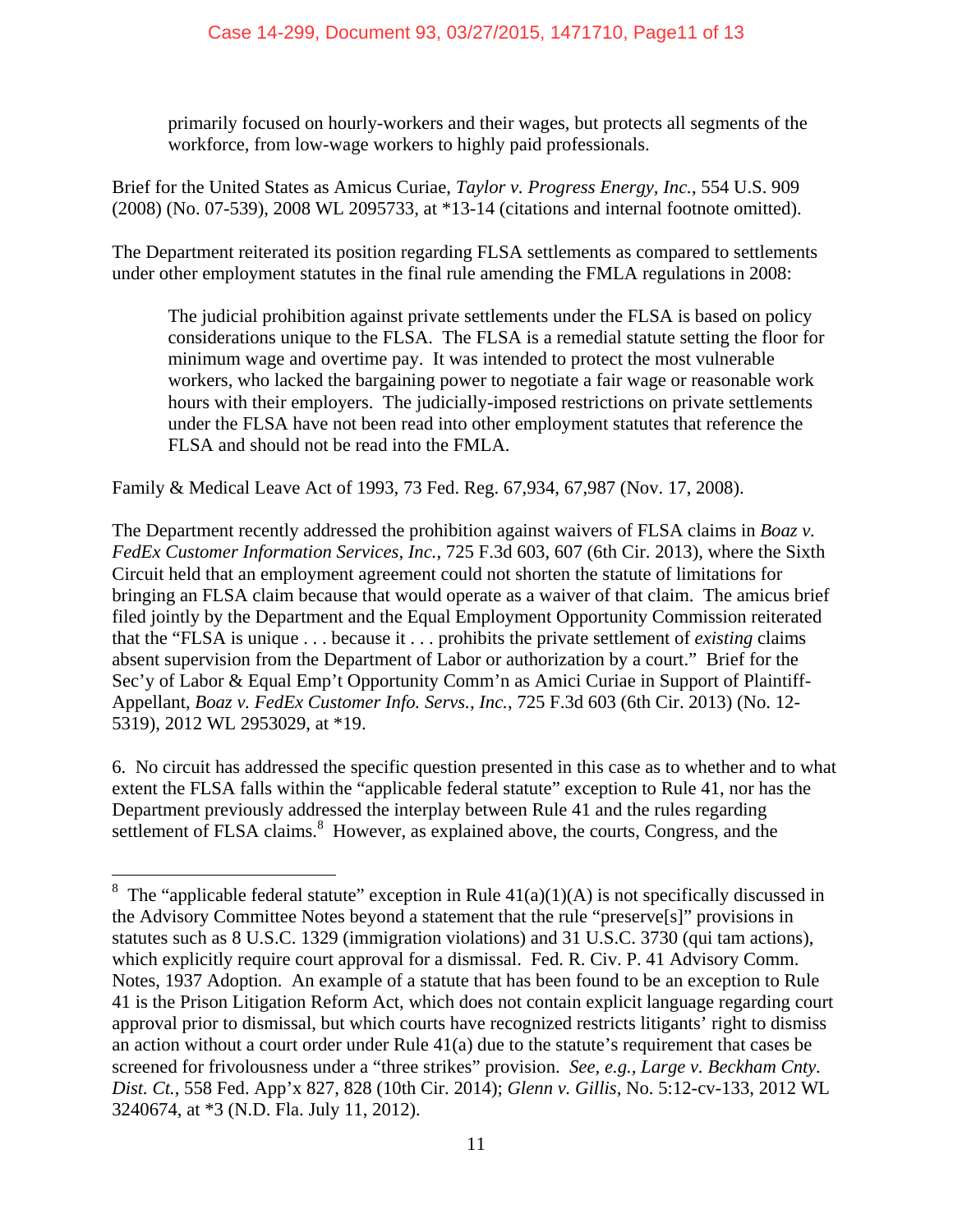Department have recognized over the course of many years that private compromises of FLSA rights are subject to unique oversight in order to effectuate the statutory intent to provide subsistence wages to the lowest-paid workers, and to provide a wage floor to prevent unfair competition among employers. These longstanding rules would be undermined if the FLSA is not considered to come within the "applicable federal statute" exception under Rule 41 insofar as the rule permits private parties to stipulate without any court approval to the dismissal *with prejudice* of their FLSA claims. Rule  $41(a)(1)(B)$  states that if the parties' stipulation of dismissal does not otherwise specify, a Rule 41(a)(1) dismissal is without prejudice, but it permits the parties to stipulate to a dismissal with prejudice. If Rule 41(a)(1) were to permit private parties in FLSA suits to dismiss their claims with prejudice, such dismissals would preclude a plaintiff from later bringing an FLSA claim. The employee would thus be waiving FLSA rights without any court or Department of Labor oversight, an outcome that would contravene established FLSA law.

As the Supreme Court opined in *Gangi*, stipulated judgments guard against the danger of allowing employees with inferior bargaining power to compromise their statutory rights under the FLSA because they require "submitting the judgment to *judicial scrutiny*." 328 U.S. at 113 n.8 (emphasis added). Although this statement is dictum, it should nevertheless be given proper consideration. *See United States v. Oakar*, 111 F.3d 146, 153 (D.C. Cir. 1997) ("'[C]arefully considered language of the Supreme Court, even if technically *dictum*, generally must be treated as authoritative[.]'") (quoting *Doughty v. Underwriters at Lloyd's*, 6 F.3d 856, 861 n.3 (1st Cir. 1993)). In other words, merely filing a stipulation of dismissal to dismiss private FLSA claims with prejudice – even where parties are represented by counsel – is not sufficient.

The Department notes that, as courts have recognized, being represented by counsel does not always, or necessarily, ensure fairness for low-wage workers who "often face extenuating economic and social circumstances and lack equal bargaining power; therefore, they are more susceptible to coercion or more likely to accept unreasonable, discounted settlement offers quickly." *Socias v. Vornado Realty L.P.*, 297 F.R.D. 38, 40 (E.D.N.Y. 2014); *see, e.g., Nall*, 723 F.3d at 1306 (plaintiff agreed to accept the employer's out-of-court settlement offer because the employer was "pressuring her" and she "was homeless at the time and needed money"); *Walker v. Vital Recovery Servs., Inc.*, 300 F.R.D. 599, 600 n.4 (N.D. Ga. 2014) (many of the plaintiffs in an FLSA collective action accepted offers of judgment for \$100 because they were "unemployed and desperate for any money they can find"); *Martinez v. Bohls Bearing Equip. Co.*, 361 F. Supp. 2d 608, 632 (W.D. Tex. 2005) (plaintiff accepted one-third of the overtime compensation he believed he was owed under duress because his wife was terminally ill and he needed money to fix his truck). Nor is there any assurance that the plaintiff's attorney will not "keep the lion's share of the proceeds" as part of the settlement agreement. *See Socias*, 297 F.R.D. at 41. Also, there is no guarantee that a plaintiff's attorney will not collude with the employer to achieve a resolution that is in the employer's interest. S*ee, e.g., Zhou v. Wang's Rest.*, No. C 05-0279, 2007 WL 134441, at \*1-2, 8-9 (N.D. Cal. Jan. 16, 2007) (a worker was pressured to drop his claims and replace his previous counsel, who had "got too close to establishing Defendant's wrong-doing," with new counsel who was being represented by the employer's counsel in another action, presenting "an example of the kind of employer abuse of superior bargaining power" that the Supreme Court has decried). Moreover, requiring judicial approval of settlements has a deterrent effect, as it "provides an incentive for [employers] to engage in